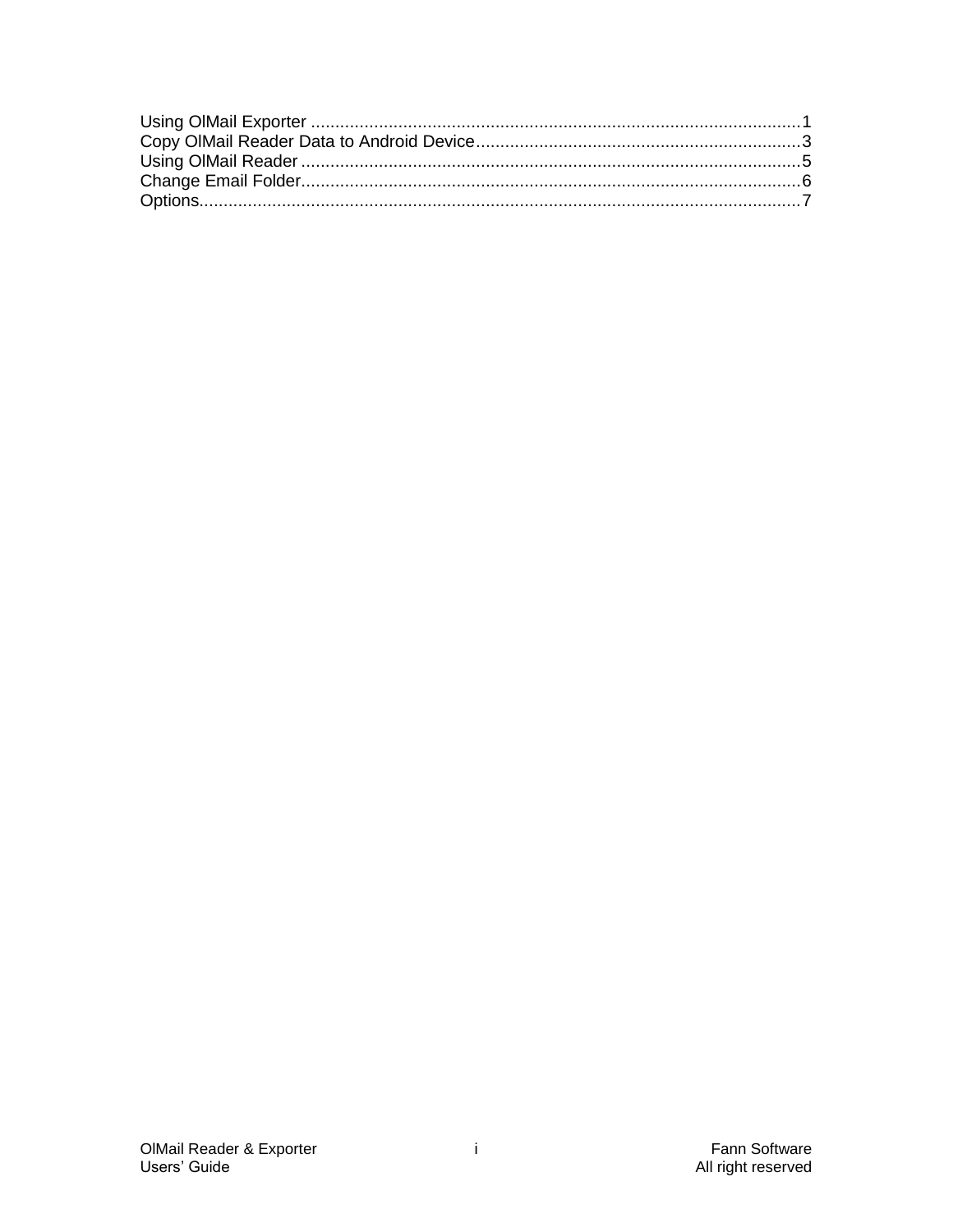### <span id="page-2-0"></span>**Using OlMail Exporter**

| Saved Mails 4<br>√              | <b>Export Emails</b>    |  |
|---------------------------------|-------------------------|--|
| Sent Items 4<br>√               |                         |  |
| Shareware Mails 4               | Check for update        |  |
| Archive2021                     | About                   |  |
| Deleted Items 4                 |                         |  |
| Development                     |                         |  |
| Drafts $\mathscr{A}$            |                         |  |
| Family's Mails 4                |                         |  |
| Hosting $\mathscr{\mathscr{A}}$ |                         |  |
| Inbox $\mathscr{A}$             |                         |  |
| Outbox $\mathscr{A}$            |                         |  |
| Receipts/Confirmations &        |                         |  |
| Saved Mails 4                   |                         |  |
| Sent Items $\mathscr{A}$        | Options                 |  |
| Shareware Mails 4               | <b>Show Diagnostics</b> |  |
| OutlookData                     |                         |  |
| Conversation Action Settings &  |                         |  |
| Deleted Items 4                 |                         |  |
| Output folder                   |                         |  |
| D:\MyData\Documents             | Default<br>m            |  |

- 1. Click Start Menu→All Programs→OlMail Reader→OlMail Exporter.
- 2. Check the desired folders from the displayed list for export.
- 3. (Optional) Toggle the Export attachments icon  $($ **)** to specify the desired folder(s).
- 4. (Optional) Enter or click the … button to select an output folder. Click the Default button to use the default folder.
- 5. Click Export Emails to continue.
- 6. (Windows 7 only) Read the warning message. Click OK to continue.
- 7. (Windows 7 only) Check the Allow access check box and select 10 minutes in Outlook warning dialog box.
- 8. (Window 7 only) Click Allow to continue.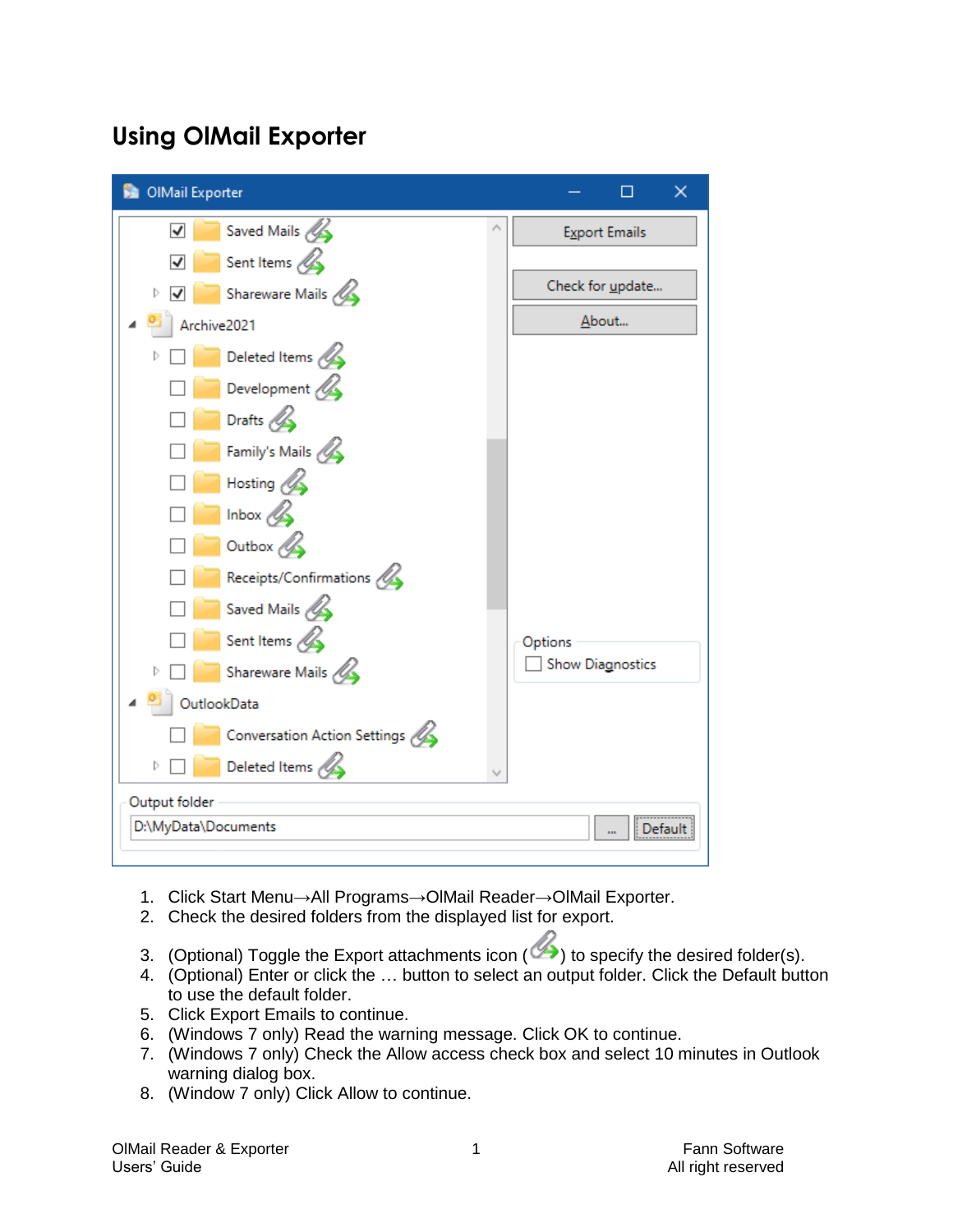- 9. The Export Completed screen will display if the process is successful. Depending on the amount of data, the process may take a few minutes.
- 10. Click Close to exit OlMail Exporter.

#### **Note:**

- To select all sub-folders, right click on the parent folder to display the context menu and select Select All Children.
- Icon legend:
	- $\bullet$  Export attachments for the folder
	- Do not export attachments for the folder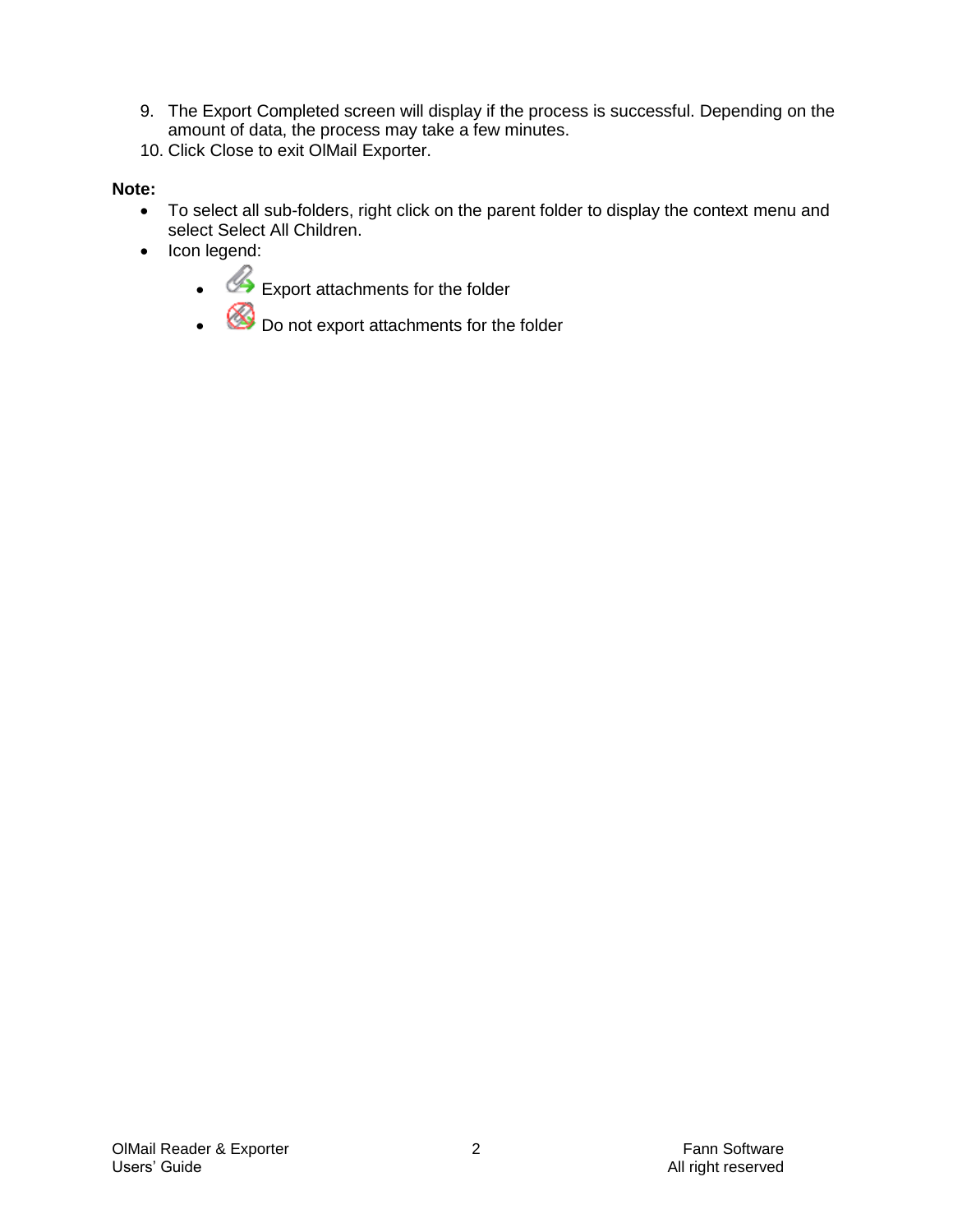### <span id="page-4-0"></span>**Copy OlMail Reader Data to Android Device**

- 1. In OlMail Reader, touch the Back key to close the application.
- 2. Connect your Android device to the computer using the USB cable.
- 3. Open Windows Explorer.
- 4. Navigate to the output folder set in OlMail Exporter and select the OlMailReader folder. The default output folder is Documents.
- 5. Right click to display the context menu and select Copy.
- 6. On your device, navigate to **/Android/data/com/fannsofware.olmailreader/files.**



7. Delete the OlMailReader folder on the device (except on the first run), click Yes to confirm.

| √<br>OIMailReader<br>File folder | Open<br>Open in new window |
|----------------------------------|----------------------------|
| PIFile<br>File folder            | <b>Create Playlist</b>     |
| pulse<br>File folder             | Cut<br>Copy                |
| <b>ScreenCapture</b>             | Delete<br>Rename           |
| File folder                      | Properties                 |

8. Right click to display the context menu and select Paste.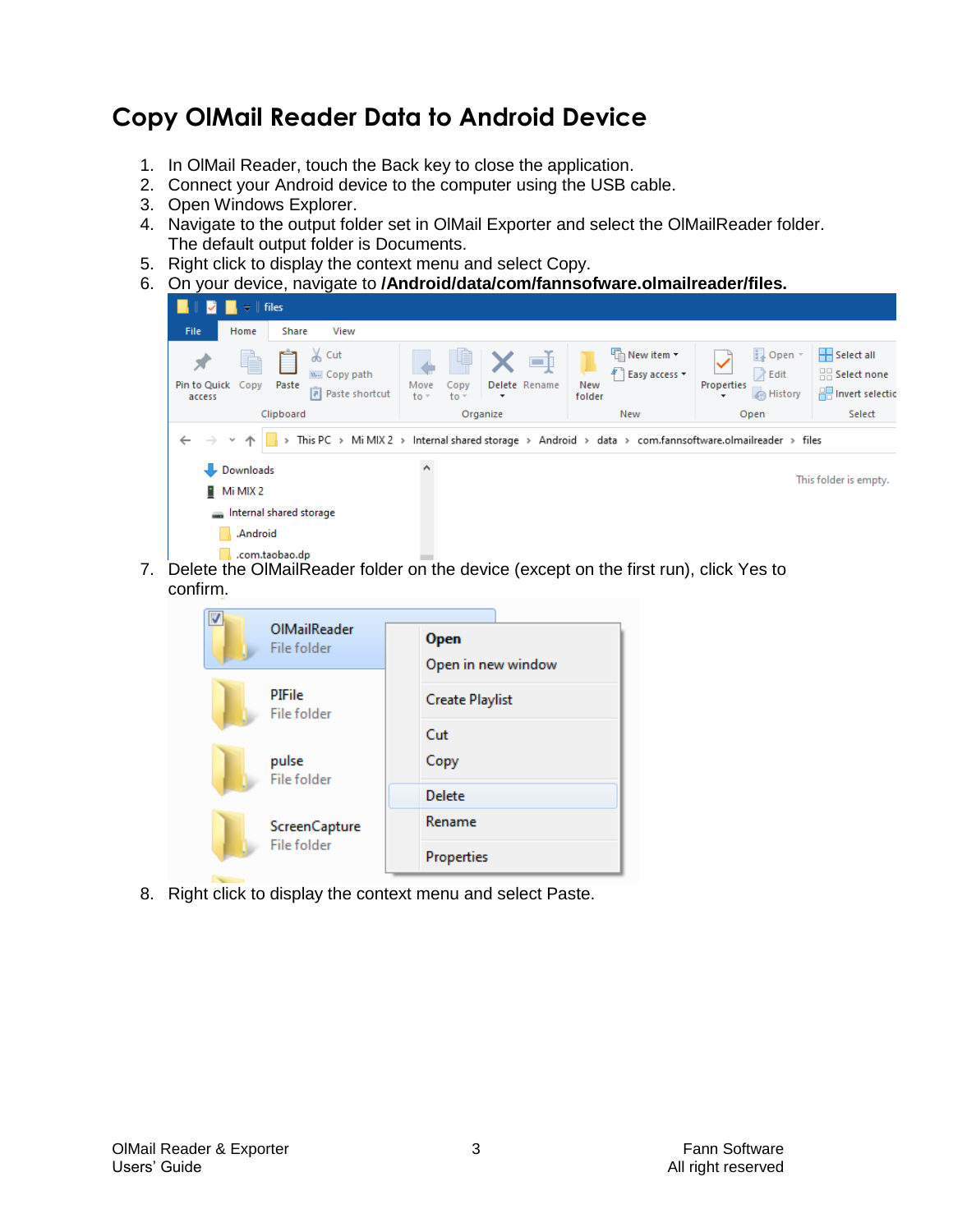9. If you are prompted with a dialog box similar to the following, check Do this for all files and click Yes.



10. When the copy process is finished, disconnect your Android device from the computer.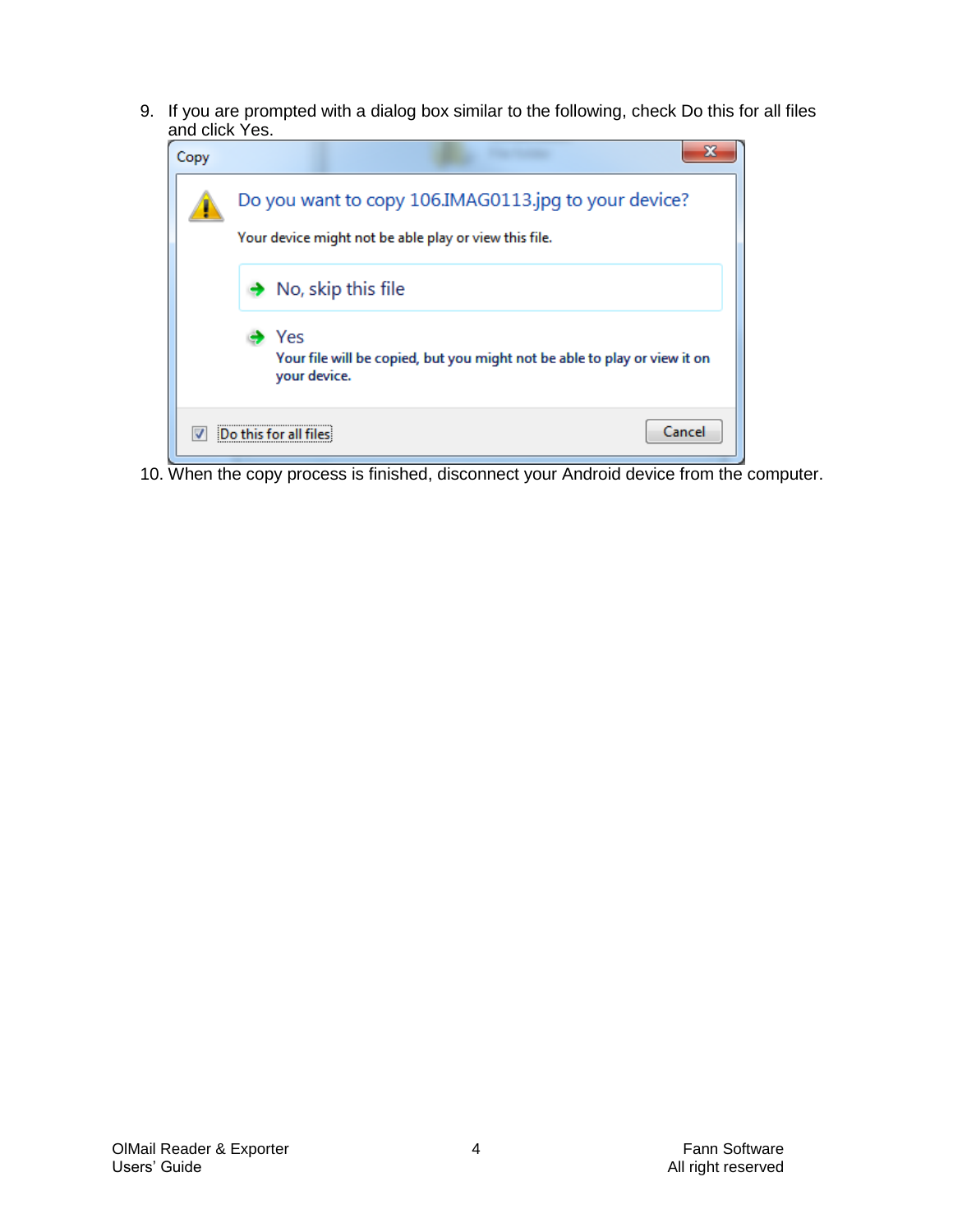## <span id="page-6-0"></span>**Using OlMail Reader**

|                                                                                                   |            | <b>图 70% 图 5:29 PM</b>                                                                                                                                                                                                                                                                                                                                                                                                                                               |
|---------------------------------------------------------------------------------------------------|------------|----------------------------------------------------------------------------------------------------------------------------------------------------------------------------------------------------------------------------------------------------------------------------------------------------------------------------------------------------------------------------------------------------------------------------------------------------------------------|
| <b>OlMail Reader</b><br>$\equiv$                                                                  |            |                                                                                                                                                                                                                                                                                                                                                                                                                                                                      |
| <b>Development</b>                                                                                |            | To:<br>support@fannsoftware.com<br>Subject: Google Play Developer Program Policy Update                                                                                                                                                                                                                                                                                                                                                                              |
| Google Play (googleplay-noreply@google.com)<br><b>Google Play Developer Program Policy Update</b> |            | 03-01-2016 Hello Google Play Developer,<br>We're excited to announce the launch of a redesigned Google Play Developer Policy Center, an online                                                                                                                                                                                                                                                                                                                       |
| MyCommerce (mycommerce@digitalriver.com)<br>eSellerate Update - Backup Media                      | 01-13-2016 | resource which strives to provide developers with greater transparency and insight into our program<br>policies.                                                                                                                                                                                                                                                                                                                                                     |
|                                                                                                   |            | This redesign includes a new organizational structure for the Developer Program Policies, which are<br>now grouped into six themes. We've also introduced detailed guidelines and visual examples to help<br>you better understand the policies.                                                                                                                                                                                                                     |
|                                                                                                   |            | In our continuing effort to make Google Play the most trusted community for developers and<br>consumers, we also took this opportunity to update a few policies in accordance with current<br>practices. This email is to notify you of the latest changes to our policies, a few of which are<br>highlighted below.                                                                                                                                                 |
|                                                                                                   |            | • We've updated our Ads policy to prohibit inappropriate ads.<br>• We've clarified our Ads policy to prohibit certain ad behaviors that interfere with device<br>functionality.<br>• We've introduced restrictions on apps that try to bypass system power management features<br>under the Device and Network Abuse policy.<br>• We've clarified our User Data policy to include a privacy policy requirement when collecting<br>contact/phonebook data.            |
|                                                                                                   |            | Any new apps or app updates published after this notification will be immediately subject to the latest<br>version of the Developer Program Policy. If you find any existing apps in your catalog that don't comply,<br>we ask that you unpublish the app, or fix and republish the app within 30 calendar days of receiving this<br>email. After this period, existing apps discovered to be in violation may be subject to warning or<br>removal from Google Play. |
|                                                                                                   |            | Thanks for partnering with us to deliver the world's most innovative and trusted apps to over a billion<br>Google Play users. We're always looking for feedback, so please take a minute to check out the new<br>site and tell us what you think!                                                                                                                                                                                                                    |
|                                                                                                   |            | Thanks for supporting Google Play,                                                                                                                                                                                                                                                                                                                                                                                                                                   |
|                                                                                                   |            | The Google Play Team                                                                                                                                                                                                                                                                                                                                                                                                                                                 |

The main screen is divided into 2 panes.

#### **Left Pane**

The list screen displays emails in list style. The header area displays the name of the current email folder.

#### **Right Pane**

The preview screen displays the selected email.

#### **Action Bar**

- Touch the left drawer action item  $(\equiv)$  to select another PST file.
- Touch the Search action item to search emails in the current folder.
- Touch the Menu action item for other options.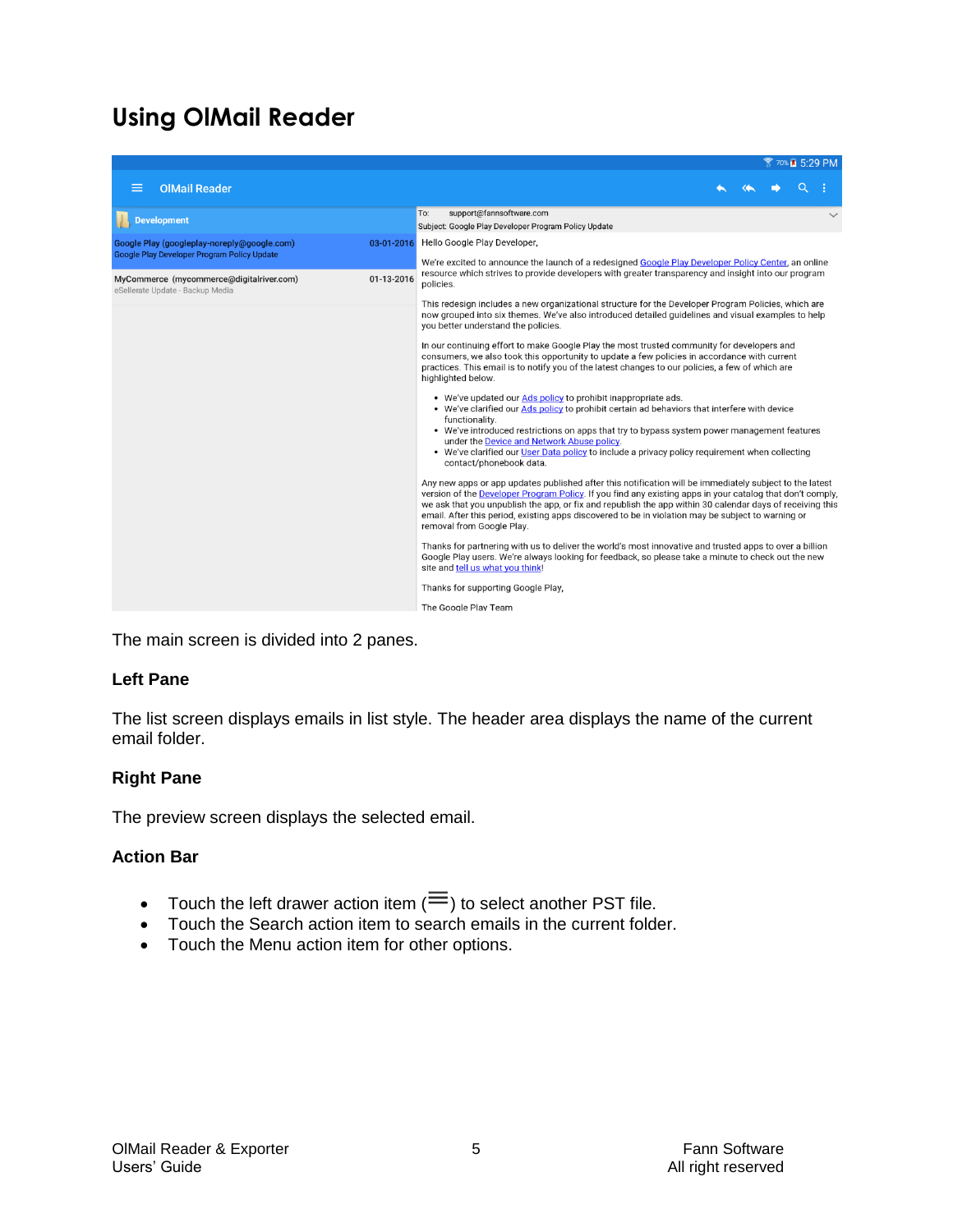### <span id="page-7-0"></span>**Change Email Folder**

|                                        | <del></del> 66% ■ 5:49 PM |
|----------------------------------------|---------------------------|
| Select an email folder<br>$\leftarrow$ |                           |
| <b>Dation Control</b>                  |                           |
| <b>Electronic News</b>                 |                           |
| Family's Mails<br>IJ.                  |                           |
| U.<br>Hosting                          |                           |
| D.<br>Online Bills                     |                           |
| Receipts/Confirmations                 |                           |
| <b>Saved Mails</b><br>Π.               |                           |
| U.<br>Sent Items                       |                           |
| Shareware Mails                        |                           |
| AnPIFile                               |                           |
| AnTreNotes                             |                           |

Touch the folder name to change folder. Touch the level indicator ( $\rightarrow$ ) to expand/collapse.